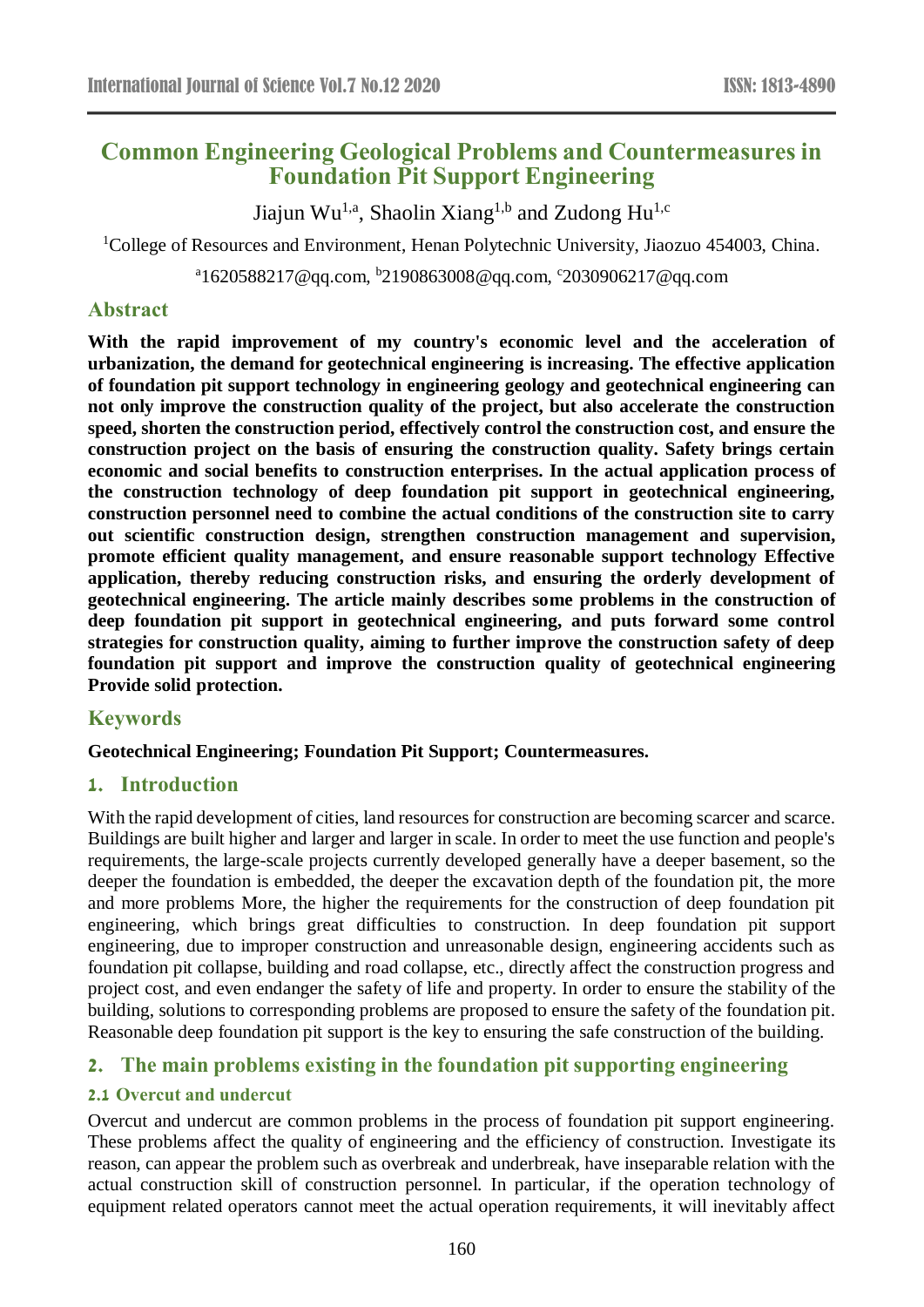the construction results. Due to the limitation of actual construction, including the influence of construction environment and human factors, it is very difficult to excavate in the early stage. And with the continuous development of excavation foundation, if the operation technology and professional awareness of relevant operators cannot meet the actual construction requirements, it is likely to appear in the excavation slope surface roughness and other problems affecting project safety. Once such problems occur, they must be reworked and other ways to make up for them, which may have a great impact on the construction quality and schedule of the project.



Fig.1 The collapse map of the foundation pit at the construction site

## **2.2 Technology application is easily affected by external environmental factors**

For foundation pit supporting, in the construction of the supporting technology application has strict requirements on the depth of the excavation work, it is in a certain extent, increased the city underground pipeline and geological hydrology etc. The influence of environmental factors on the construction of the foundation pit supporting, this need to be in front of the construction of urban ground pipeline distribution and geological hydrology detailed investigation and analysis on the record, reduce the influence of the external environment factors on the technology application effect. However, there are still some construction departments that fail to carry out various investigations and on-site surveys before construction, and the relevant data and information are not fully grasped. In this case, excavation and support of foundation pit will often encounter various problems, which will increase unnecessary troubles and fail to ensure the construction quality.

## **2.3 Leakage problem of the parapet**

The retaining wall is an important part of the retaining system. In the actual construction process, if there are problems in the retaining wall construction, water leakage will easily occur. Such problems will affect the life and appearance of the support structure. In the case of small amount of water, mortar or concrete can be used to seal off the seepage part in the pit. If the leakage is serious, the branch shall be wall back excavation to the leaking position range of  $0.5 \sim 1$  m, and the use of concrete material for block in order to avoid water seepage, real in supporting the construction process, to pay attention to each link of cohesion, grouting to avoid such problems as breaking pulp as far as possible, in size, can add sodium silicate, adequate to ensure that the condensed as soon as possible. In addition, it should be noted that segregation of slurry should not occur. During the process of slurry modulation, the time of modulation should be controlled reasonably and there should not be too long stop. The grouting sequence requirements should be strictly followed to complete the grouting. This is the prerequisite for further enhancing the structural bearing capacity. Given that the support wall will inevitably be affected by pressure to a certain extent during the construction process, under the condition of large load, the support wall will move to the position of the pit edge as a whole. For this reason, drainage measures should be further optimized, such as adding a valve at the top of the grouting pipe to avoid problems such as slurry burst.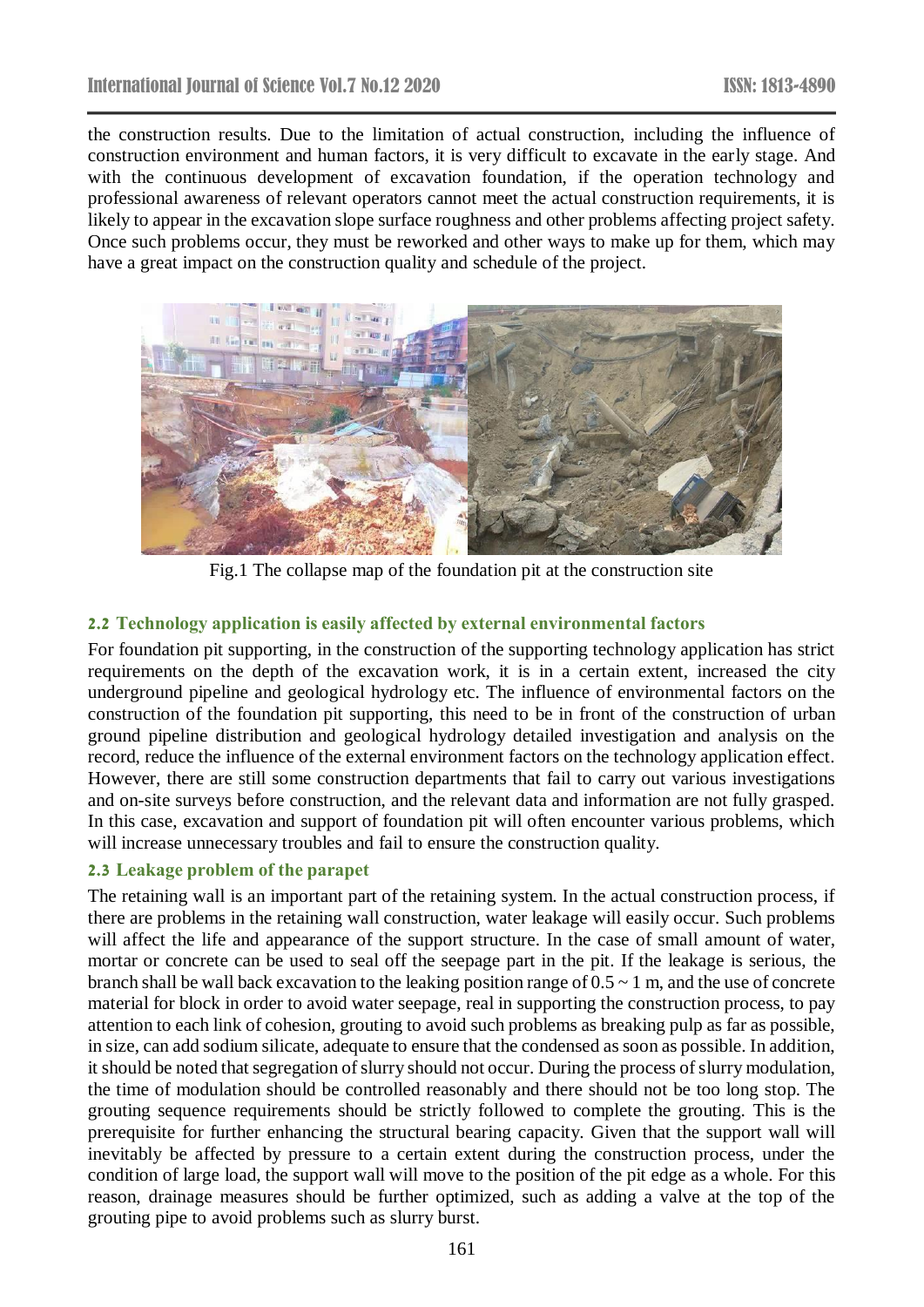### **2.4 Seriously affected by groundwater**

From a conventional point of view, most construction sites will be affected by groundwater to some extent during the excavation of building foundation pits, especially when the current construction scale is gradually expanding and the foundation pits are deepening, the influence of groundwater factors becomes more and more obvious. Some construction department did not ahead of time before the construction of foundation pit support construction of seepage and leakage risk prediction and analysis, more not formulate emergency processing plan, cause serious security hidden danger for the foundation pit supporting construction, the construction safety, construction quality and construction progress caused great influence, especially in the work of the underground water level is higher and the silty sand foundation, to severe groundwater seepage in the foundation pit excavation work problems.



Fig. 2 Site diagram of foundation pit support engineering

## **3. The corresponding countermeasures against the problem**

## **3.1 Formulate a scientific and reasonable technical plan for foundation pit support**

Formulate scientific, perfect, high feasibility of foundation pit supporting technical scheme is an important premise, the construction technology of effective application of technical personnel to deal with the work and the surrounding hydrogeological conditions and the characteristics of weather factors such as a comprehensive survey, the results generated detailed records, then combination with the engineering requirement for foundation construction scheme, perfect the technology selection and application of precise technology application in all kinds of parameters, clear parts construction required for preparation of construction materials, mechanical equipment, etc. In combination with the technical application scheme, the laying of underground pipelines should be mastered, and this part of the line should be avoided in the excavation work, so as to reduce the impact on the life of surrounding residents. The scheme designer shall participate with the construction department in the process of formulating the technical scheme of foundation pit support and complete it through unified negotiation, so as to ensure the feasibility of the scheme and take into account the technical application level, construction safety and construction schedule of foundation pit support.

## **3.2 Perfect the engineering design method of deformation control**

At present, the limit balance principle used by designers is a relatively common method, which has reference value. But it also has its drawbacks. The application of this design method to the foundation pit support structure can not ensure the stiffness of the support structure, but only meet the strength requirements of the foundation, so as to produce more engineering accidents due to the deformation of the support structure. Whether a support structure meets the requirements of strength and the pros and cons of the design scheme is an important factor to determine whether a support structure is reasonable. Secondly, the size of deformation is also a key point. In view of the above practical situation, the space effect, standard and influence of deformation control of support structure should be studied before the new deformation control design scheme is formulated, so as to ensure the integrity of the engineering design.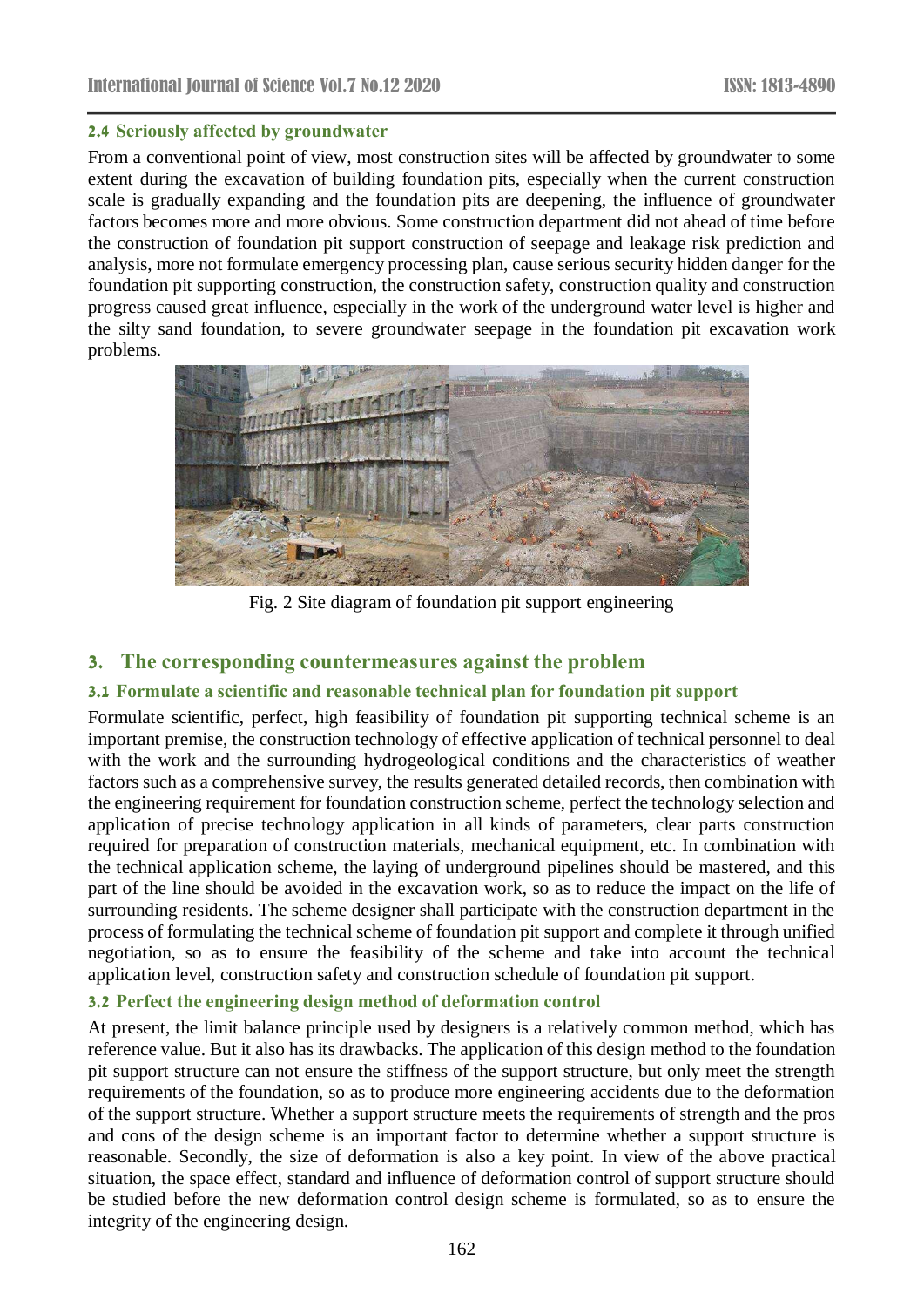For example, a construction manager could create a design team to brainpower the design of a support project. (1) All kinds of theories should be analyzed, and all kinds of relevant data should be searched and mastered. Based on this, more reasonable design ideas and schemes should be put forward to ensure the feasibility of construction. (2) The construction site shall be inspected on the spot, and geological experts shall be invited to carry out geological survey on the site and understand the condition of underground pipelines, and then the design scheme shall be refined according to the soil quality and the foundation depth. (3) The environment around the construction site should be comprehensively monitored, such as the density of surrounding buildings and important roads, so as to further improve the construction design scheme. (4) The upper and lower passages of the construction site should be included in the design scheme to ensure the normal travel of construction personnel and construction vehicles. (5) After designing the construction plan, the design team should also follow the construction throughout the whole process, observe the construction situation all the time, and make the adjustment of the plan in time to ensure that the whole construction is in the plan and progress and ensure the construction quality.

### **3.3 Carry out reasonable foundation pit excavation work**

In the foundation pit supporting engineering of building engineering, a considerable part of foundation engineering is carried out on soft soil foundation and soil rock foundation, and in the process of foundation pit supporting construction, it needs to carry out large-scale excavation work. Therefore, the construction department should summarize and analyze the contents of foundation pit excavation according to the construction technical scheme, and select the most effective technical method on this basis. At present, the foundation of most construction projects in China will be excavated separately, so as to ensure that the excavated soil can be exported timely and prevent the accumulation of soil in the site and reduce the construction work space. In addition, during the excavation of foundation pit, it is necessary for the staff to carry out comprehensive and real-time monitoring of the entire excavation process, so as to reasonably control the quality and rate of excavation construction.

### **3.4 Carry out experimental research on support structure**

The correct theory is based on a great deal of experimental research. However, there has been no systematic and normative experimental study on pit support structure in China. It is a problem that there is no scientific and systematic summary of the success and failure of support structure. Although a lot of rich technical data have been accumulated in the support construction process, due to the unscientific test data, scientific data analysis cannot be carried out, thus failing to reach the height of the theoretical level, leading to problems. This is a big flaw in the design. Simulation test and engineering field test are two important aspects of supporting structure research. Some money is needed to carry out these two kinds of experiments. Therefore, engineering design must be carried out after scientific experiments, so as to save money. Through the practice of engineering field test, a large number of effective test data can be accumulated to provide direction and reference for the subsequent engineering design and scientific data for theoretical research.

### **3.5 Define the best technical method of foundation pit support**

At present, the bracing structure of foundation pit in domestic construction is mainly divided into hybrid retaining structure, gravity retaining wall structure and cantilever retaining structure. The main feature of the hybrid support structure is that it can make use of the action between the shotcrete layer and the bolt to form a unity between the support structure and the foundation pit, and further improve the safety factor of the foundation pit support by virtue of the interaction between the support structure and the bolt. More than half of the cantilever retaining structure is set in the soil or rock at the bottom of the foundation pit. The stability level of the foundation pit retaining mechanism is improved by the support force of the soil layer itself. This structure is mostly used in foundation engineering with good soil quality and large excavation depth of the foundation pit. Among them, gravity retaining wall realizes the balance of household structure under various pressure environments by exerting its own structural gravity function. The soil nail wall method is widely used in this structure. Foundation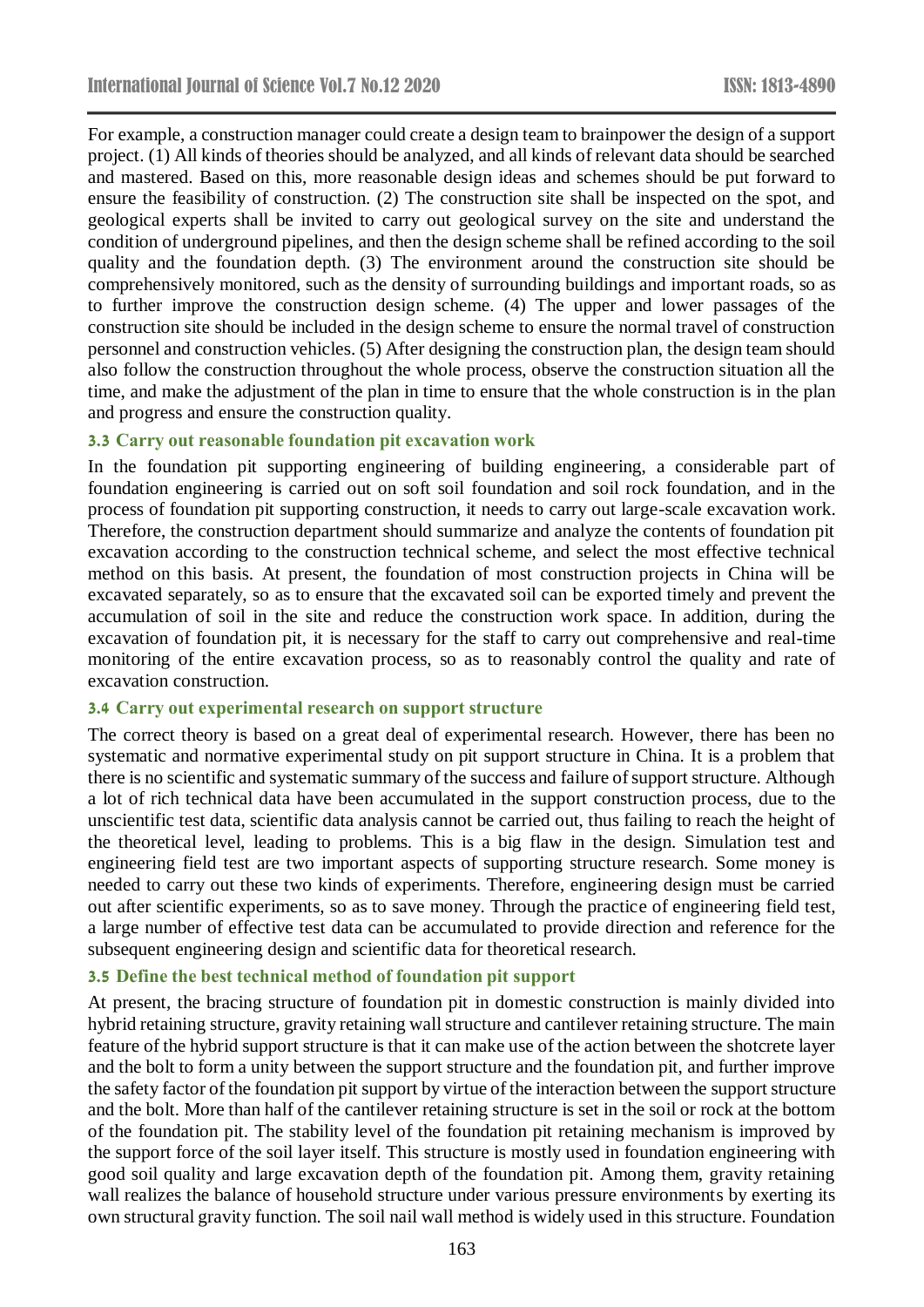pit supporting technology application is vulnerable to the interference of external factors, severe cases can cause serious problems of quality and safety, and construction departments should strengthen the technology risk prediction and analysis, make the risk of sudden emergency processing plan, if uplifts and land change problem in the construction, should be combined with the specific circumstances adjust excavation sequence, the reinforcement pad in the form of discontinuous excavation laid into the pit, the use of sand bags for back pressure. If the construction can only cause obvious soil displacement problems, the work should be stopped and the strength of foundation pit soil should be tested. Backfilling construction should be carried out if necessary. If obvious cracks appear after the application of support technology, grouting can be carried out to repair the cracks. In order to reduce the influence of groundwater factors on the application effect of foundation pit support technology, it is necessary to observe the foundation pit seepage, prevent the risk of leakage, and comprehensively monitor the changes of groundwater, so as to prevent the groundwater from causing serious construction quality and safety risks. Prepare a full set of emergency equipment in advance, such as shotcrete machine, water pump, sandbag and generator.

### **3.6 Strengthen deformation observation and timely repair**

In the process of construction, the stress and deformation of deep foundation pit supporting structure should be understood through monitoring, which is the safety eye of deep foundation pit supporting structure. Through timely analysis of monitoring data, timely understanding of the practical application of earthwork excavation and support design, and analysis of existing deviations, the foundation pit soil deformation, settlement under the influence of earthwork excavation, and the deformation of underground pipelines can be timely understood. Through on-site monitoring, the influence of foundation pit excavation on the surrounding environment can be grasped in time, the construction can be effectively guided, the construction scheme can be adjusted in time, and more effective measures can be taken. Based on the timely analysis of monitoring data, the design parameters should be corrected in time for the deviation in the basement construction, and appropriate remedial measures and control measures should be taken for the parts under construction. Therefore, it is required that the on-site deformation observation data should be timely, accurate and reliable, and that the deformation observation personnel should carefully measure and be responsible in strict accordance with the predetermined design scheme to ensure the accuracy of the observation data. If abnormalities are found in actual measurements, immediate research and action are needed to prevent them from worsening. If there is a large deformation or slide, immediately analyze the main reasons, make a reliable reinforcement design and construction plan, so that the reinforcement work quickly and effectively, prevent deformation or slide to continue to develop. It is very important to arrange the monitoring points reasonably and strengthen the classification, collection, arrangement and analysis of process monitoring data for the construction of deep foundation pit support project.

### **4. Conclusion**

Foundation pit support design is an important part of geotechnical engineering construction and is closely related to the quality of geotechnical engineering. Therefore, it is very important to strengthen the design of foundation pit support. The design of deep foundation pit support is complicated, which is easy to be restricted and affected by many factors, and has high technical requirements. With the development of the city, the building quality requirements are higher and higher, so it poses great challenges to the comprehensive professional ability of the construction personnel, construction management level and other aspects. Before the construction of scientific and reasonable construction design, optimization of construction procedures, to ensure the standardization of the operation, construction technical innovation and optimization of construction management, real-time supervision and control of the construction process, combined with the actual situation of construction scheme optimization adjustment, ensure the feasibility and rationality of construction schemes, in order to promote the application effect of deep foundation pit supporting construction techniques provide a solid protection.